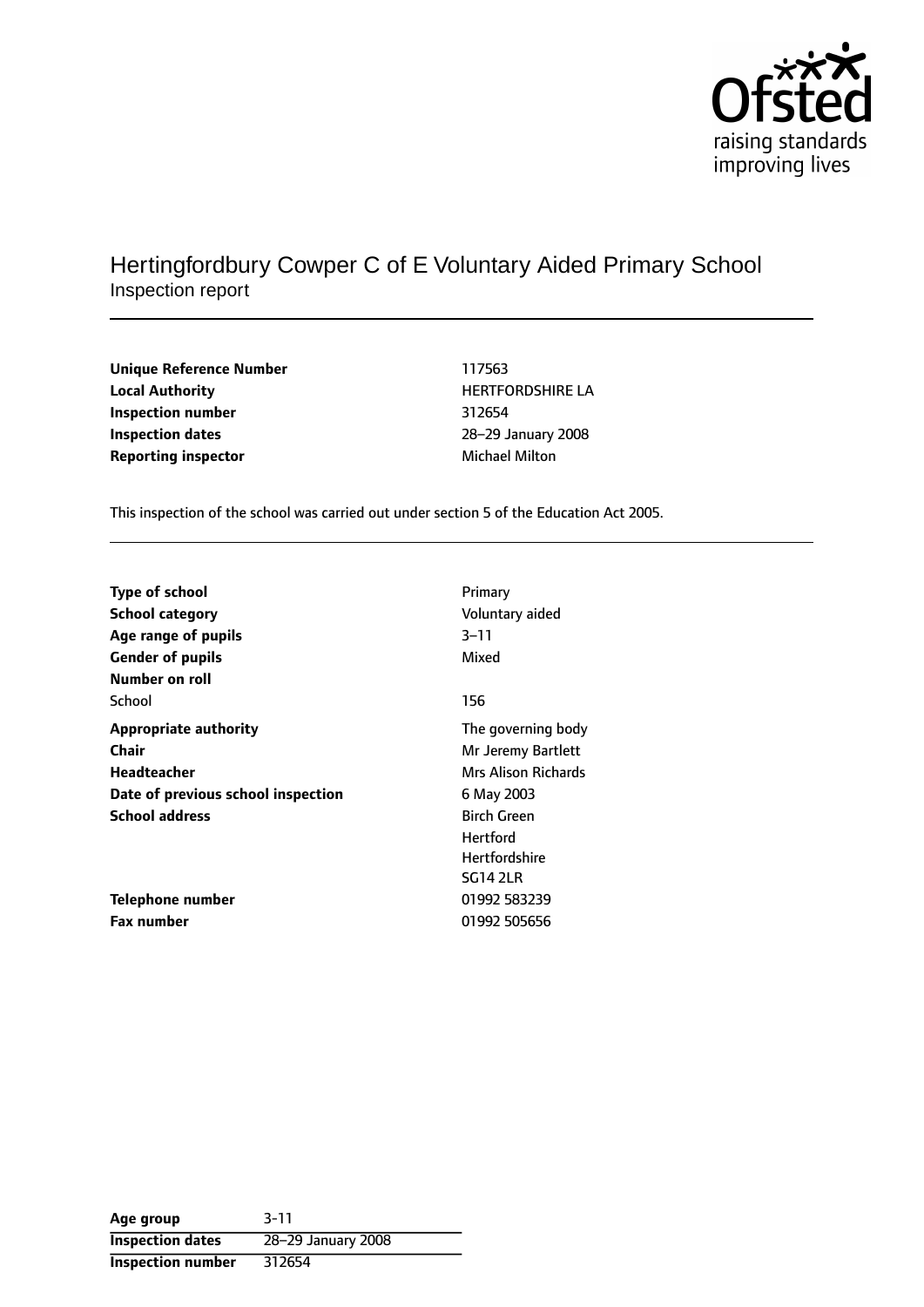© Crown copyright 2008

.

#### Website: www.ofsted.gov.uk

This document may be reproduced in whole or in part for non-commercial educational purposes, provided that the information quoted is reproduced without adaptation and the source and date of publication are stated.

Further copies of this report are obtainable from the school. Under the Education Act 2005, the school must provide a copy of this report free of charge to certain categories of people. A charge not exceeding the full cost of reproduction may be made for any other copies supplied.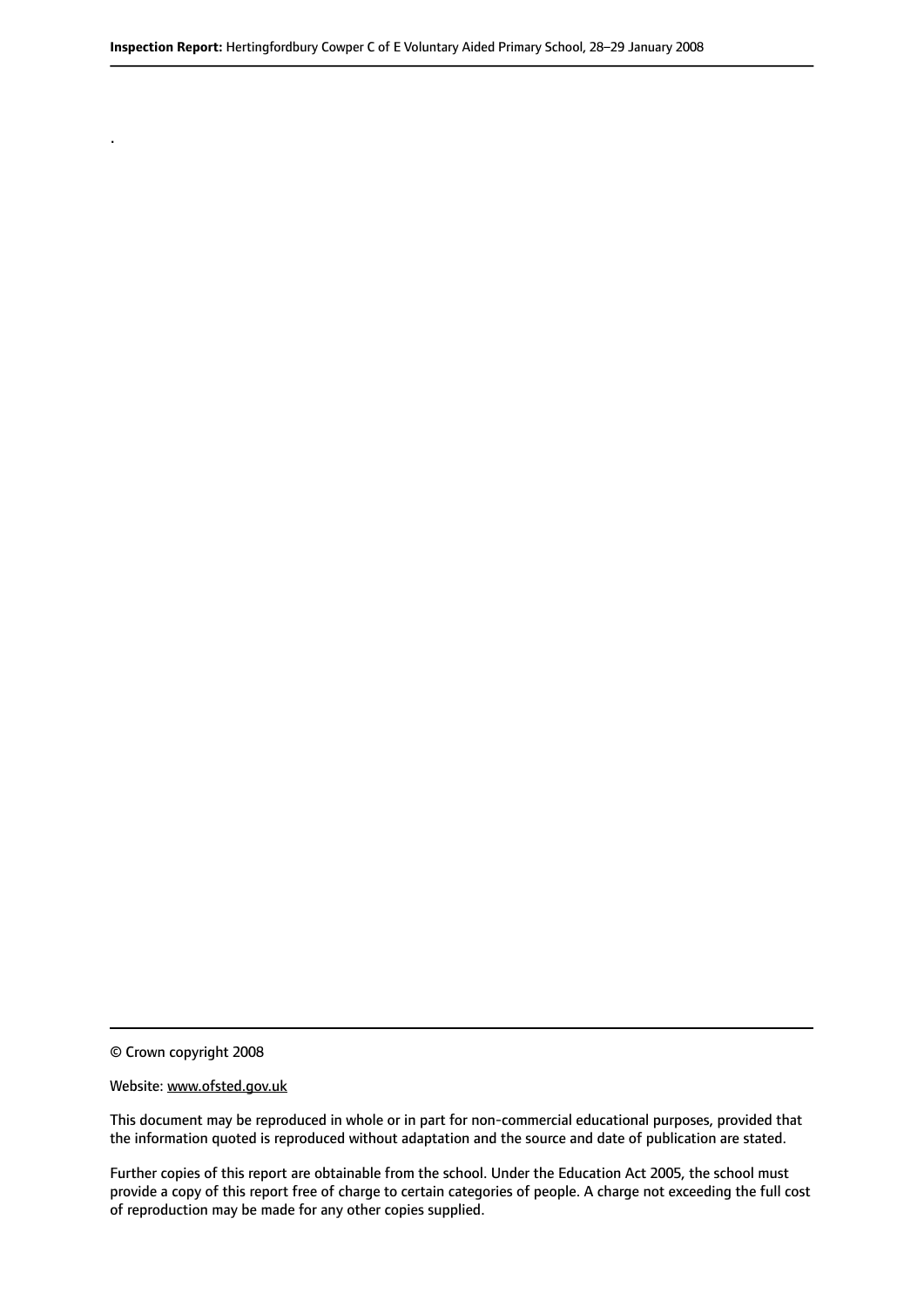## **Introduction**

The inspection was carried out by two Additional Inspectors.

### **Description of the school**

This small village school includes a Nursery whose children form part of a Foundation Stage class together with Reception children. Although some of its pupils come from the local village, a significant proportion come from nearby towns. Almost all pupils are from White British backgrounds and very few speak English as an additional language. A very low proportion of pupils is known to be eligible for free school meals. The proportion of pupils with learning difficulties and disabilities is well below average. The school has the Active Mark, the Healthy Schools Award and the Hertfordshire Quality Mark for the Foundation Stage.

### **Key for inspection grades**

| Grade 1 | Outstanding  |
|---------|--------------|
| Grade 2 | Good         |
| Grade 3 | Satisfactory |
| Grade 4 | Inadequate   |
|         |              |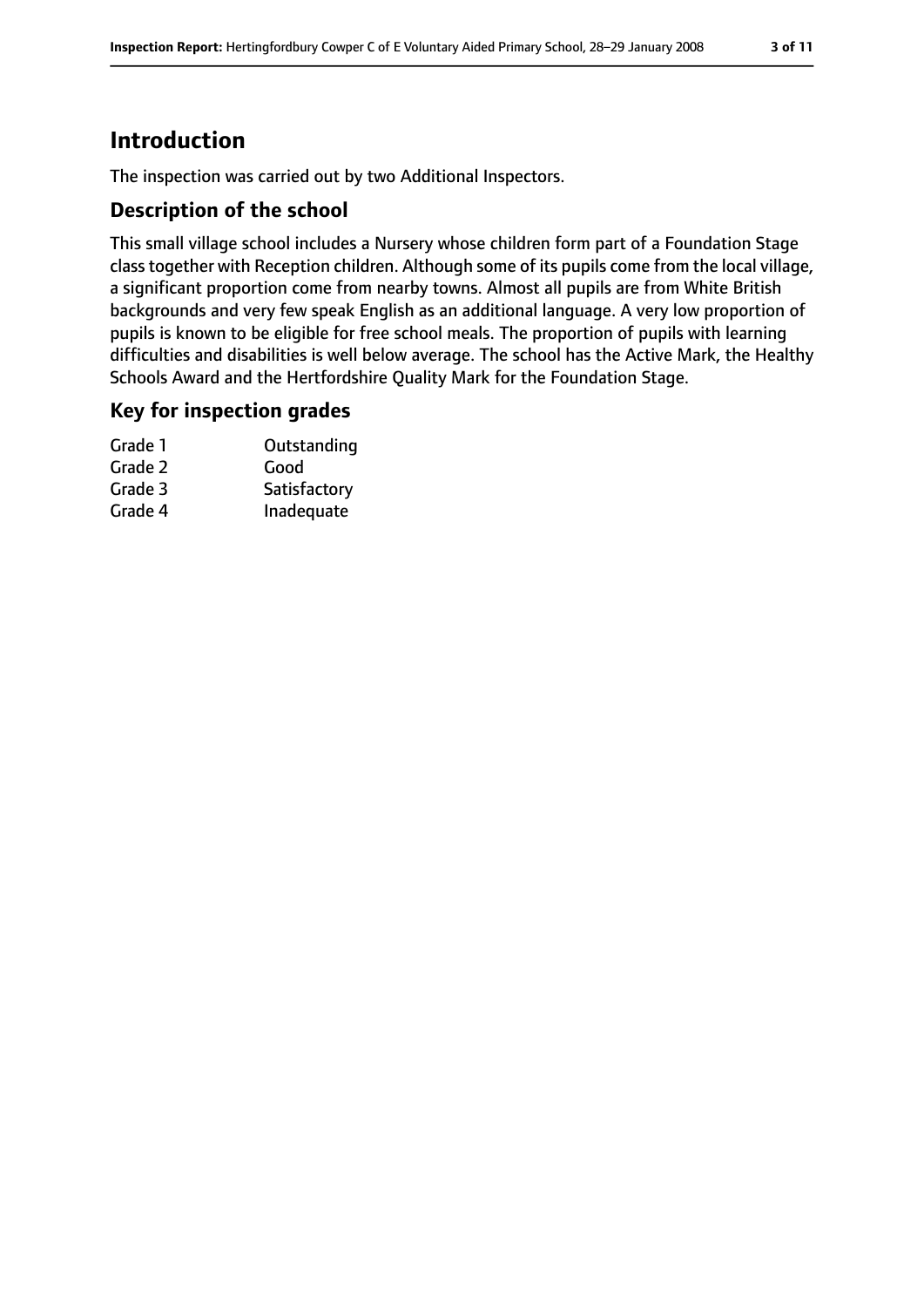## **Overall effectiveness of the school**

#### **Grade: 2**

Hertingfordbury Cowper is a good school. It has some outstanding features as well as aspects for further improvement. One parent wrote: 'This is a lovely school with a committed head and teachers. It doesn't get much better than this!' The highly professional headteacher provides excellent leadership and all staff are working hard to make the school even better. Accurate self-evaluation and extremely thorough analysis enable the school to identify the key priorities for improvement, and actions are then taken to bring about rapid improvement as the school is ambitious for all pupils to achieve as well as possible.

Pupils enter the Nursery and Reception classes with the knowledge and skills typically expected for their ages. They make good progress during each stage of the school and reach exceptionally high standards in English, mathematics and science by the end of Year 6. They have attained these very high standards over the last five years. Standards are also high in music, dance and swimming. All pupils make consistently good progress, including the gifted and talented and those with particular learning, behavioural or sensory needs, because of all aspects of the school's provision and their own outstanding personal development. Pupils' attendance is above average, their behaviour is exemplary, they really enjoy school and are very keen to learn. They lead extremely healthy lives because they eat sensibly and participate keenly in sport, drama and dance. The adults take exceptional care of the pupils who, in turn, take very good care of each other. Pupils feel secure, and report that staff resolve any isolated incidents of bullying quickly.

Teaching and learning are good. Lessons make effective use of the interactive whiteboards, and teaching assistants are used well to help pupils learn in all parts of lessons. There is some outstanding marking when pupils receive precise feedback on how to improve their work as well as being involved in assessing their own work, but this very good marking is not consistent in all classes.

The outstanding curriculum includes a wide range of very well-attended clubs, regular visits and visitors, residential journeys for all older pupils, and regular opportunities for creative and active learning. As well as the strength of what is taught in English, mathematics and science, pupils have rich learning opportunities in physical education, music and dance. There is a very good range of provision for pupils who have learning needs for literacy and numeracy, communication needs, behavioural and emotional needs, and sensory needs. The care, guidance and support of pupils is outstanding. The progress of individual pupils and particular groups of pupils is monitored thoroughly in reading, writing and mathematics, and good actions are taken to help any pupils who are underachieving.

Leadership and management are good. The school sets challenging targets for each pupil's progress and carefully monitors progress towards these. These challenging targets are usually achieved. Governance is effective, and the governing body has played a particularly important role in the improvements to the buildings. The leadership of subjects has improved a great deal but is not yet consistently good for all subjects. The school has a good capacity for further improvement.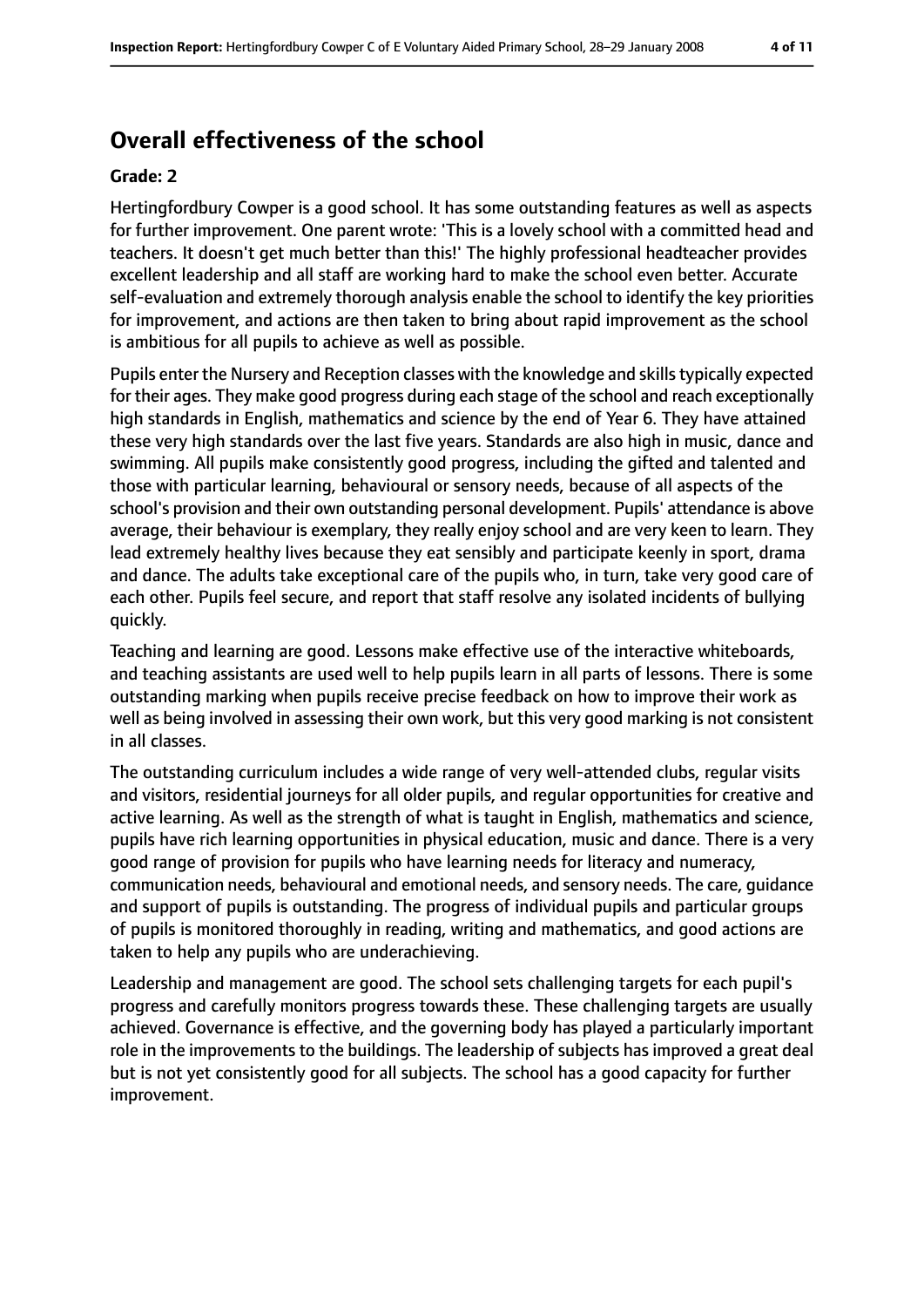## **Effectiveness of the Foundation Stage**

### **Grade: 2**

Children make good progress and achieve well during both the Nursery and Reception years. Almost all exceed the national goals set for children by the time they start Year 1. The well planned curriculum covers all of the areas of learning, and a range of assessments helps to ensure that work is well matched to the children's differing learning needs. There is a good balance between child-initiated and adult-led activities, and effective use is made of both the classroom and outside learning areas. However, use of the outside area is dependent on the weather as it lacks a canopy. The adults work effectively as a team, and teaching and learning are good. Pupils work with a good range of resources that are organised into different learning areas. There are very good relationships amongst pupils and new children settle quickly to start learning confidently and enjoyably. There are also very good relationships between adults and children, and adults interact effectively with children to extend their learning. Plans are being implemented to use computers to record assessments and this will make it easier to monitor children's progress.

### **What the school should do to improve further**

■ Improve subject leadership so that it is at least good for all subjects, and ensures that all aspects of marking are consistently good.

## **Achievement and standards**

#### **Grade: 2**

Pupils start Year 1 with above average standards. They make good progress during Key Stage 1 and achieve significantly above average standards in reading, writing and mathematics by the end of Year 2. Good progress continues during Key Stage 2. So that standards are consistently high by Year 6. A group of pupils choreographed their own dance and their performance was assured and imaginative. In music, an older class sang beautifully in two parts without accompaniment. Pupils develop their information and communication technology skills year on year, but their standards do not yet match those in English, mathematics and science. The school has improved its provision because it identified slower progress by some more-able boys and girls and, as a result, their progress has improved significantly. Pupils with learning difficulties in literacy and numeracy receive a good range of effective support and most are making good progress. Pupils with more complex learning needs and disabilities who receive the support of external specialists have some very good provision. As a result, most of these make good progress and a few make very good progress.

## **Personal development and well-being**

### **Grade: 1**

Pupils love coming to school and are thirsty for knowledge. Strong Christian principles provide a very effective foundation for pupils' excellent spiritual, moral, social and cultural development. Pupils appreciate well how people from different faiths and countries live. They have an excellent understanding of how to keep fit, healthy and safe. Pupils are particularly mature, sensible and aware of how their actions may impinge on the enjoyment or learning of others. They care for and support each other very effectively. Pupils make an impressive contribution to the school's smooth running by taking a very wide range of duties, such as play leaders, councillors, class 'guardians' or mediators, and house captains. They contribute really significantly to the wider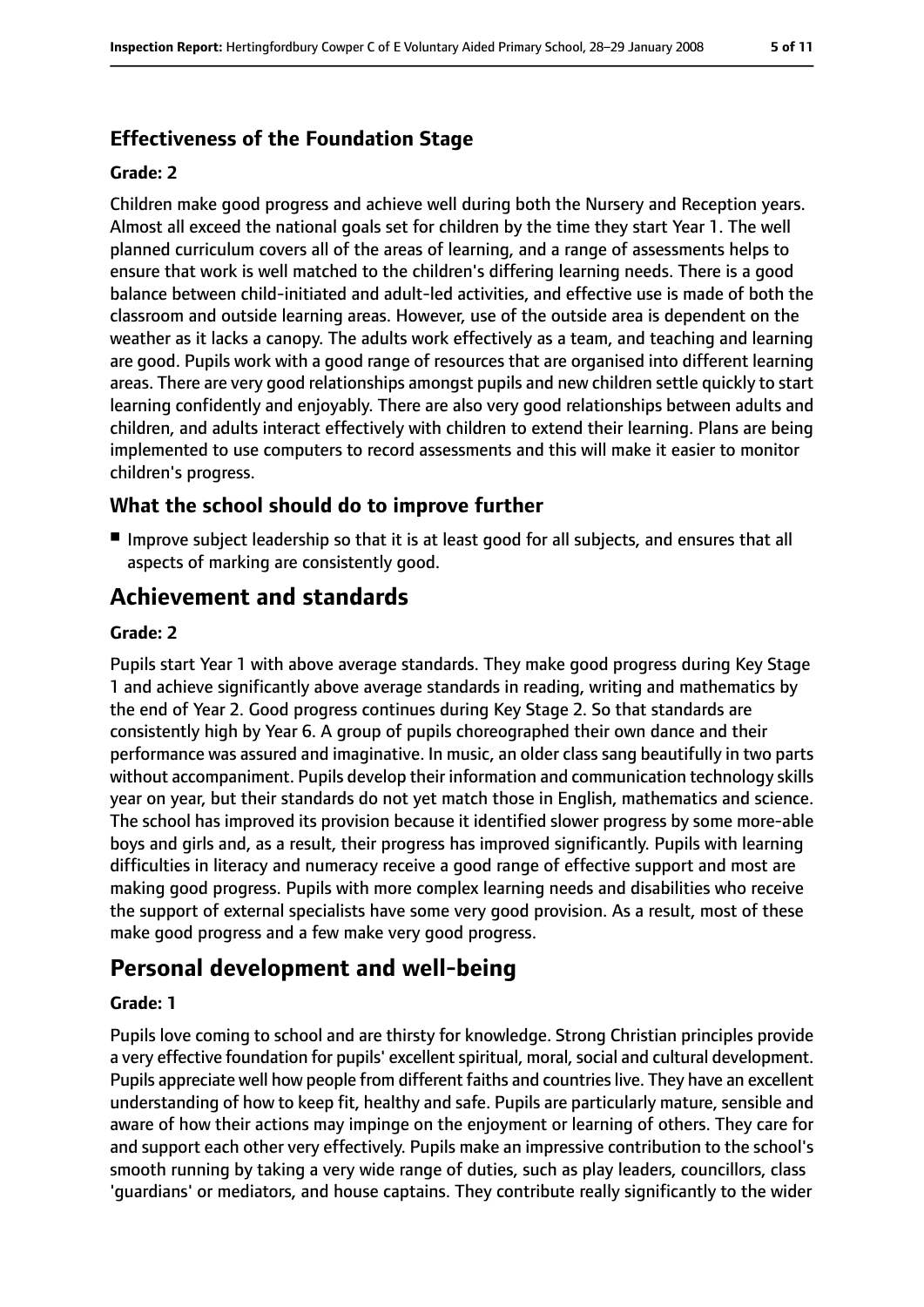community by singing and dancing at local events and through their involvement with the parish church. Pupils' preparation for the next stage of their education is excellent because of their outstanding social skills and very high standards in the key skills of English and mathematics.

# **Quality of provision**

### **Teaching and learning**

### **Grade: 2**

Common strengths of all teaching are effective classroom management that helps pupils to behave and work exceptionally well, good matching of work to pupils' differing learning needs in the mixed-age classes so that all pupils achieve well, and the effective use of talk partners which pupils say help them to learn more. In one lesson seen, there were very small weaknesses that resulted in a slight reduction in pupils' learning. For example, in one lesson the meaning of some vocabulary was not explained. Teaching is at its best when pupils assess and improve their own and other's work using specific criteria for good work, questioning keeps them on their toes and extends their thinking, and pupils have the opportunity to explore ideas and learn independently. In some classes marking is exemplary, so pupils know exactly how to improve their work and are enthused to do even better. However, this very good marking is not consistent across all classes.

### **Curriculum and other activities**

### **Grade: 1**

Teachers tailor the curriculum extremely well to meet pupils' differing learning needs, including those who face difficulties with literacy and numeracy. Pupils thoroughly enjoy their learning because the curriculum provides plenty of opportunities for creativity and developing their investigative skills. One boy exclaimed, 'I really love science because we do lots of experiments ourselves.' The school plans very carefully for the mixed-age classes to ensure that pupils' learning in each year builds on and extends their previous learning. Projects and special events, such the science and Caribbean weeks for the whole school and the days in one class when the curriculum focuses around socks and camping, make very interesting links between subjects and promote skills of research very effectively. There is an excellent range of clubs and outings to enliven learning and promote pupils' understanding of safe and healthy living.

### **Care, guidance and support**

### **Grade: 1**

Staff know the personal and academic needs of individual pupils extremely well. The school looks after the welfare of pupils with great care, particularly for those who are vulnerable. This high quality care helps pupils learn effectively and to thoroughly enjoy school. There is a very effective system of merits with a weekly celebration assembly. Procedures for safeguarding pupils are in place and meet requirements. Pupils and parents are confident that pupils' health and safety are paramount to the school. One parent wrote that she would like to 'highlight the sensitivity and professionalism' of staff in looking after her child. Teachers are extremely accurate in monitoring the progress of each pupil. As soon as any pupil is not achieving as well as they should, the school is quick to find effective ways to bring them back on track.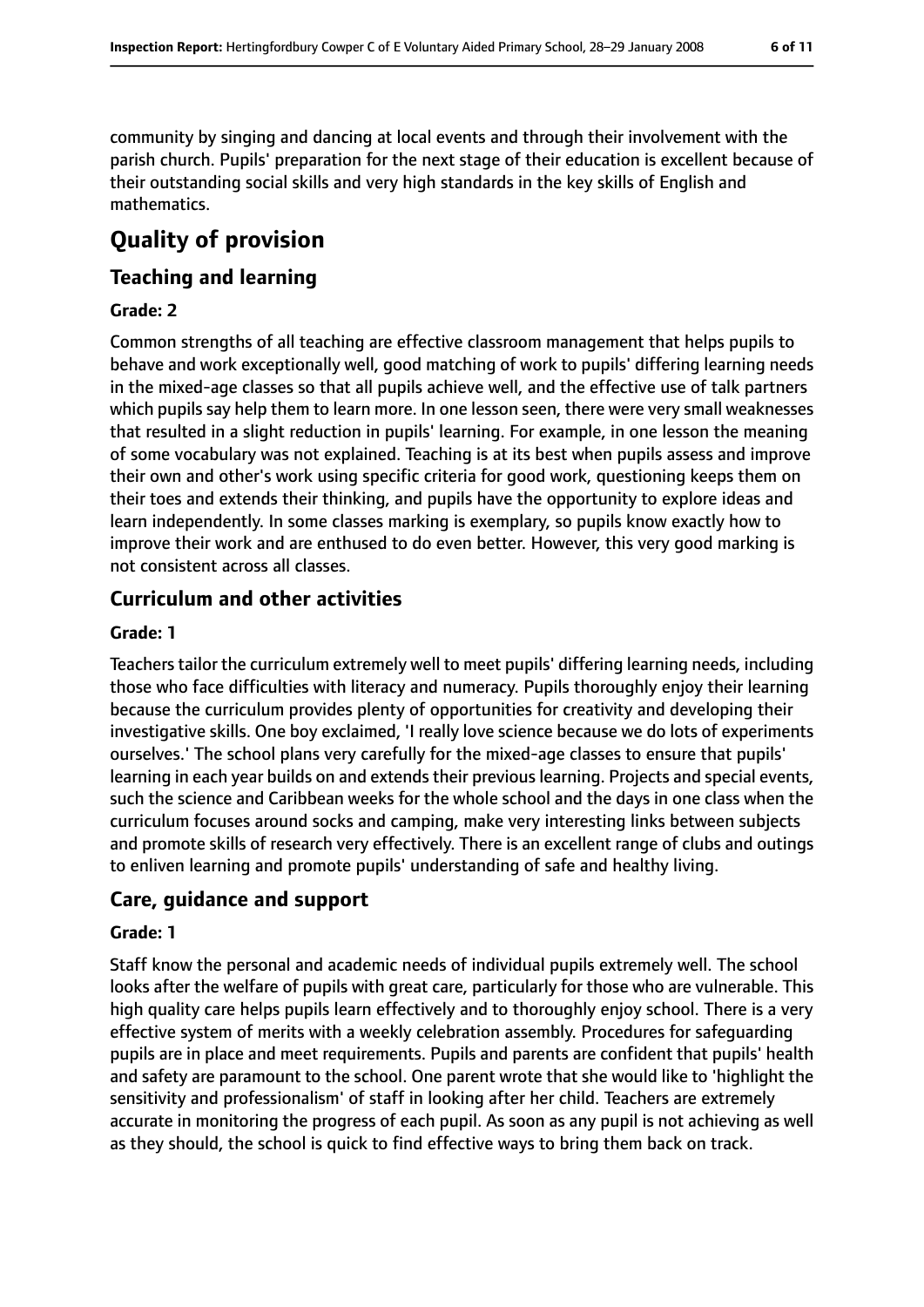## **Leadership and management**

#### **Grade: 2**

The school's accurate self-evaluation involves parents, pupils, staff and governors. It is used well to identify the correct key priorities for improvement that are included in the well structured, rigorous and robust improvement plan. The school monitors and improvesits performance well, for example, the quality of teaching and provision for pupils who face learning difficulties and disabilities. There are very good records for the monitoring of lessons but records for the scrutiny of pupils' recorded work are ineffectively evaluative. The leadership of subjects has improved significantly and although most subjects have their own good quality self-evaluations and improvement plans, leadership of some subjects is not fully developed. The governing body agrees and effectively monitors the school improvement plan, monitors pupils' progress and holds the school to account for the quality of education it provides.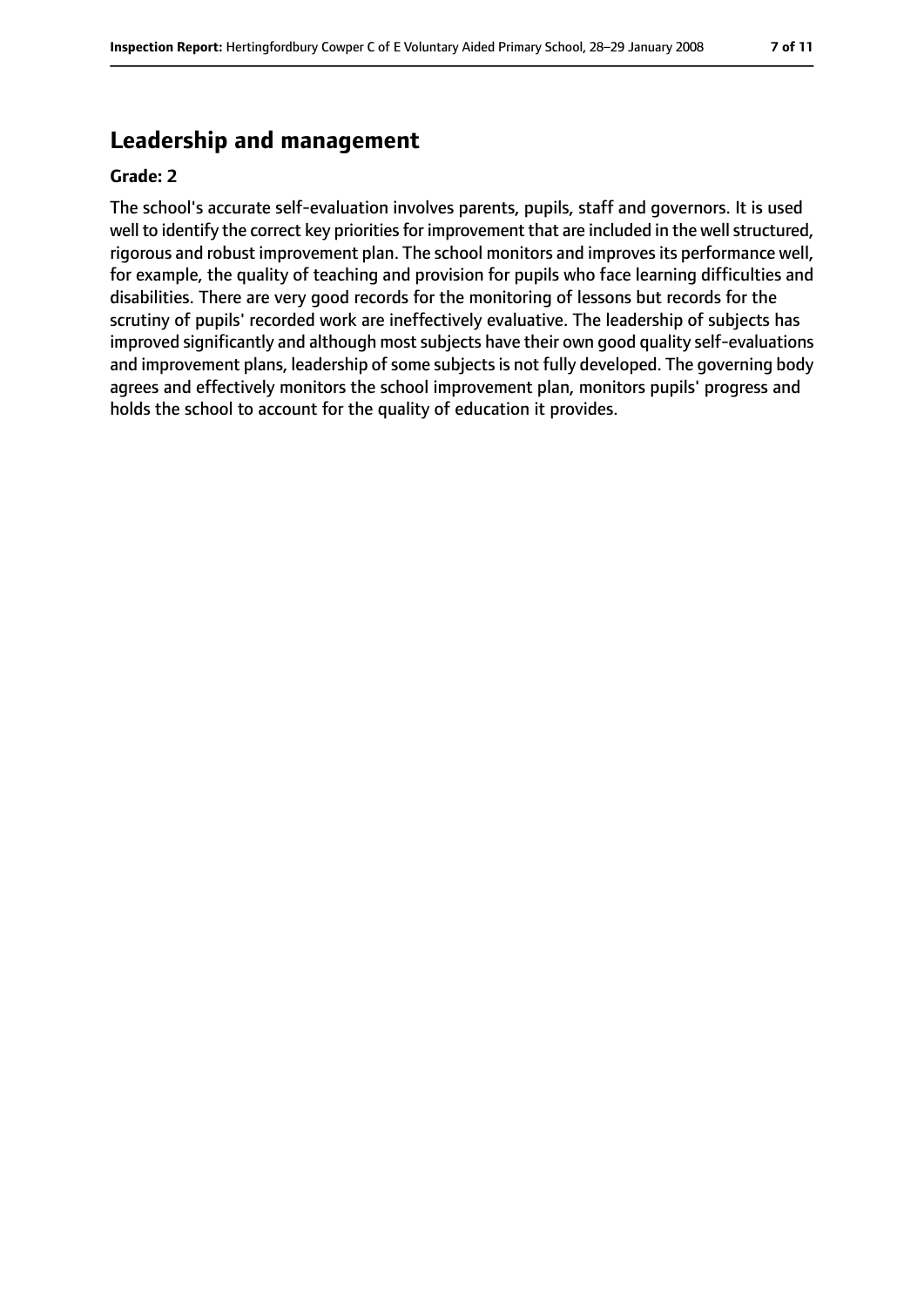**Any complaints about the inspection or the report should be made following the procedures set out in the guidance 'Complaints about school inspection', which is available from Ofsted's website: www.ofsted.gov.uk.**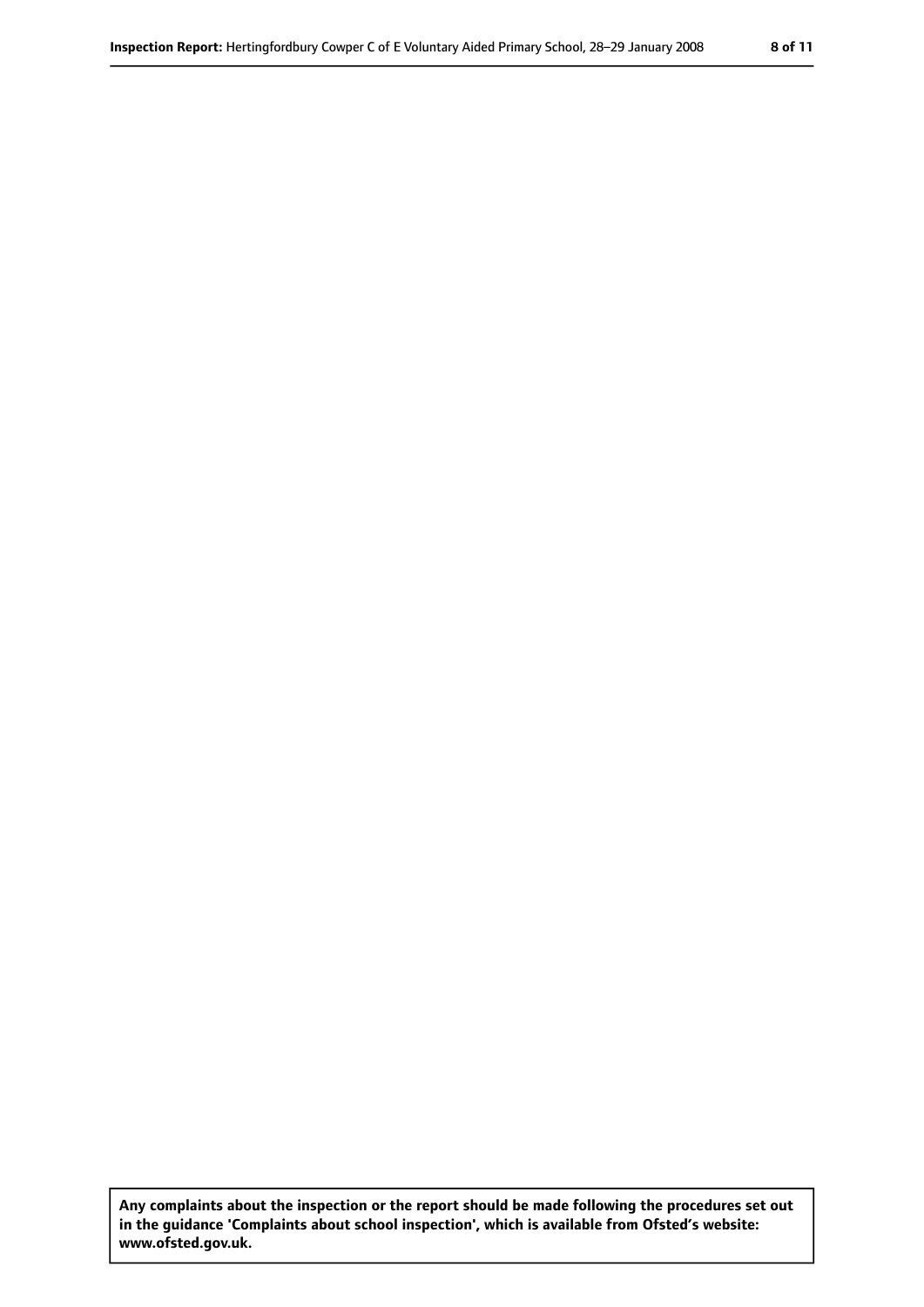# **Inspection judgements**

| Key to judgements: grade 1 is outstanding, grade 2 good, grade 3 satisfactory, and | <b>School</b>  |
|------------------------------------------------------------------------------------|----------------|
| arade 4 inadequate                                                                 | <b>Overall</b> |

## **Overall effectiveness**

| How effective, efficient and inclusive is the provision of education, integrated<br>care and any extended services in meeting the needs of learners? |     |
|------------------------------------------------------------------------------------------------------------------------------------------------------|-----|
| Effective steps have been taken to promote improvement since the last<br>inspection                                                                  | Yes |
| How well does the school work in partnership with others to promote learners'<br>well-being?                                                         |     |
| The effectiveness of the Foundation Stage                                                                                                            |     |
| The capacity to make any necessary improvements                                                                                                      |     |

### **Achievement and standards**

| How well do learners achieve?                                                                               |  |
|-------------------------------------------------------------------------------------------------------------|--|
| The standards <sup>1</sup> reached by learners                                                              |  |
| How well learners make progress, taking account of any significant variations between<br>groups of learners |  |
| How well learners with learning difficulties and disabilities make progress                                 |  |

## **Personal development and well-being**

| How good is the overall personal development and well-being of the<br>learners?                                  |  |
|------------------------------------------------------------------------------------------------------------------|--|
| The extent of learners' spiritual, moral, social and cultural development                                        |  |
| The extent to which learners adopt healthy lifestyles                                                            |  |
| The extent to which learners adopt safe practices                                                                |  |
| How well learners enjoy their education                                                                          |  |
| The attendance of learners                                                                                       |  |
| The behaviour of learners                                                                                        |  |
| The extent to which learners make a positive contribution to the community                                       |  |
| How well learners develop workplace and other skills that will contribute to<br>their future economic well-being |  |

### **The quality of provision**

| How effective are teaching and learning in meeting the full range of the<br>learners' needs?          |  |
|-------------------------------------------------------------------------------------------------------|--|
| How well do the curriculum and other activities meet the range of needs<br>and interests of learners? |  |
| How well are learners cared for, quided and supported?                                                |  |

#### **Annex A**

 $^1$  Grade 1 - Exceptionally and consistently high; Grade 2 - Generally above average with none significantly below average; Grade 3 - Broadly average to below average; Grade 4 - Exceptionally low.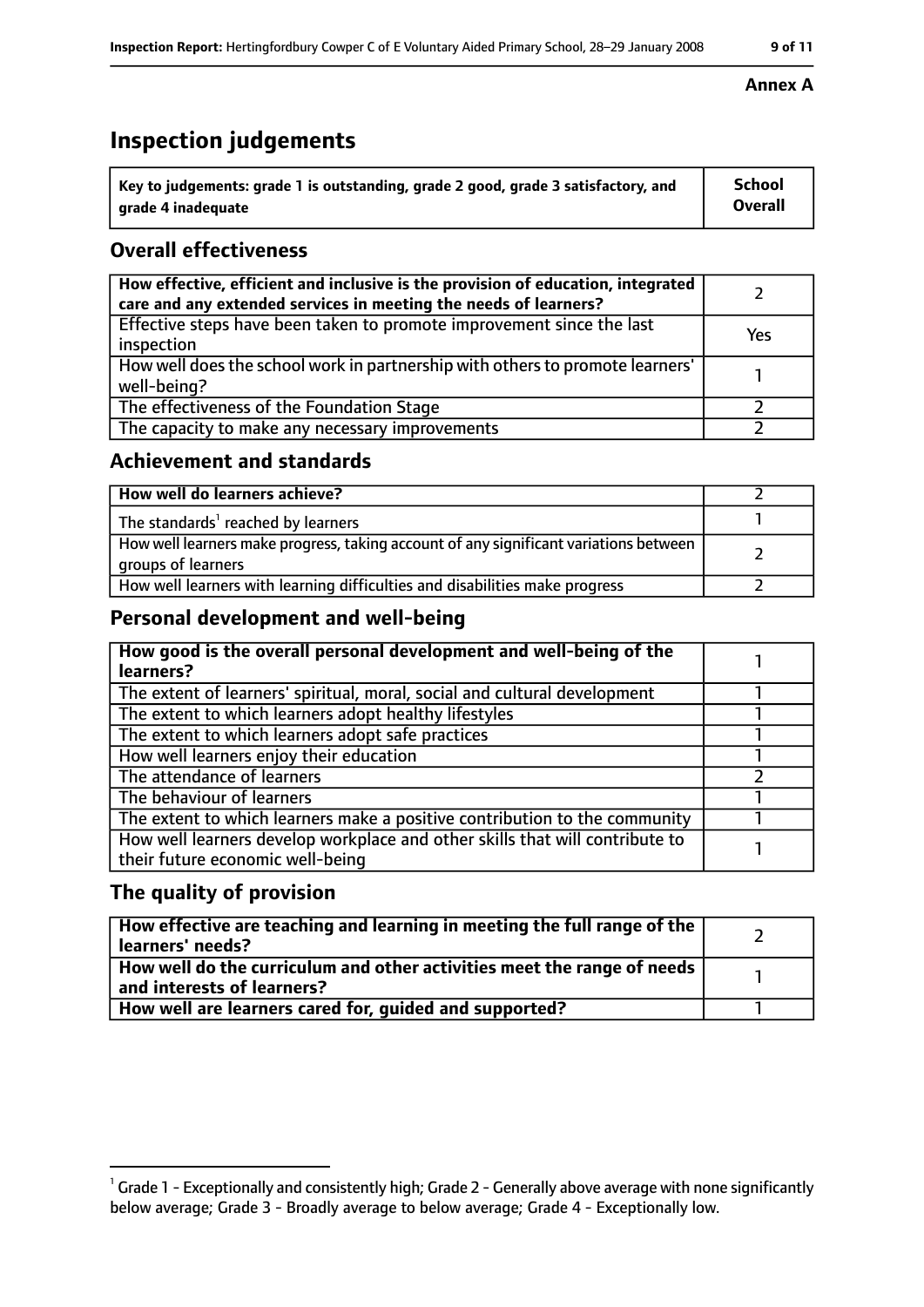### **Annex A**

# **Leadership and management**

| How effective are leadership and management in raising achievement<br>and supporting all learners?                                              |     |
|-------------------------------------------------------------------------------------------------------------------------------------------------|-----|
| How effectively leaders and managers at all levels set clear direction leading<br>to improvement and promote high quality of care and education |     |
| How effectively leaders and managers use challenging targets to raise standards                                                                 |     |
| The effectiveness of the school's self-evaluation                                                                                               |     |
| How well equality of opportunity is promoted and discrimination tackled so<br>that all learners achieve as well as they can                     |     |
| How effectively and efficiently resources, including staff, are deployed to<br>achieve value for money                                          |     |
| The extent to which governors and other supervisory boards discharge their<br>responsibilities                                                  | 7   |
| Do procedures for safequarding learners meet current government<br>requirements?                                                                | Yes |
| Does this school require special measures?                                                                                                      | No  |
| Does this school require a notice to improve?                                                                                                   | No  |